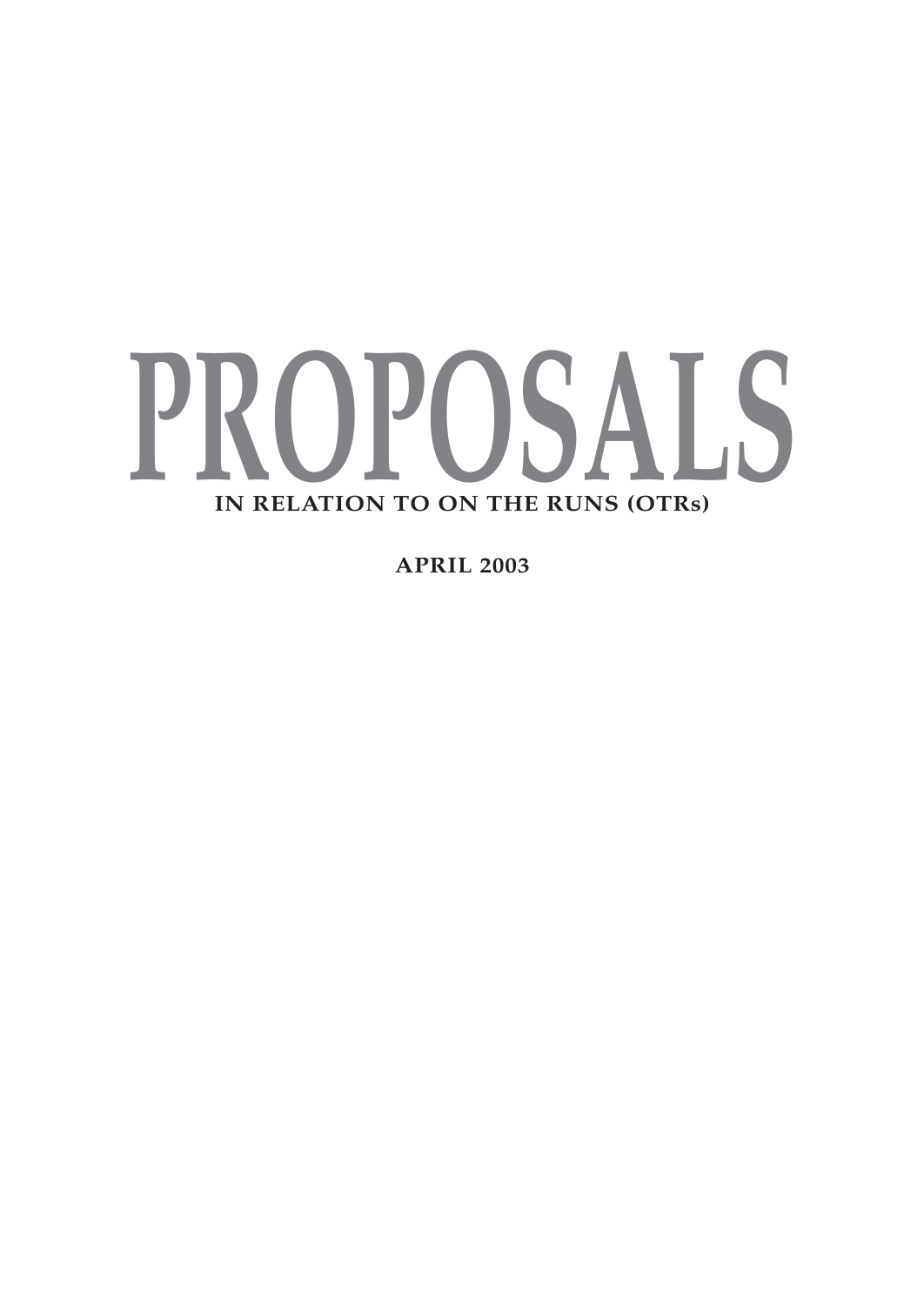## PROPOSALS IN RELATION TO ON THE RUNS (OTRs)

- 1. Within a context of acts of completion, the British Government would bring before Parliament the legislation necessary to resolve outstanding cases on a basis involving due judicial process, and showing sensitivity to the position of victims. The Irish Government would address similar cases in its jurisdiction. A related issue would be the complete ending of exiling and allowing those exiled to return.
- 2. This paper outlines the proposals for the British legislation.
- 3. There would be two elements to the process a body to establish eligibility for the scheme and a special judicial tribunal to hear cases.
- 4. Legislation would set out who and what offences qualified for the scheme. A qualifying offence would be any scheduled or equivalent offence committed before 10 April 1998. It would include offences committed by, or in the course of, escaping, or committed as part of an incident involving a scheduled offence. A qualifying person would be someone:
	- who was not a supporter of a specified organisation;
	- who was not currently involved in acts of terrorism; and
	- who had not been convicted of a serious offence committed after 10 April 1998 for which he had received a sentence of five years or more.
- 5. An individual who believed that he was covered by the terms of the legislation would apply in writing to an Eligibility Body. The applicant or his representative would be asked to confirm that he was not a supporter of a specified organisation. The Eligibility Body would ask the Secretary of State for information, including details of any charges brought in relation to offences allegedly committed after 10 April 1998, and any information on whether the applicant is a supporter of a specified organisation or is involved in terrorism. The information from the applicant and the Secretary of State would be considered and a determination reached as to the eligibility of the individual against the criteria set out above.
- 6. The applicant or the Secretary of State would be entitled to challenge the determination. Where the material on which a challenge was based was of a sensitive nature, procedures would be put in place to ensure that it was safeguarded.
- 7. Once someone had been declared eligible, he or she would be free to return to Northern Ireland without risk of arrest for questioning or charge in relation to a qualifying offence.